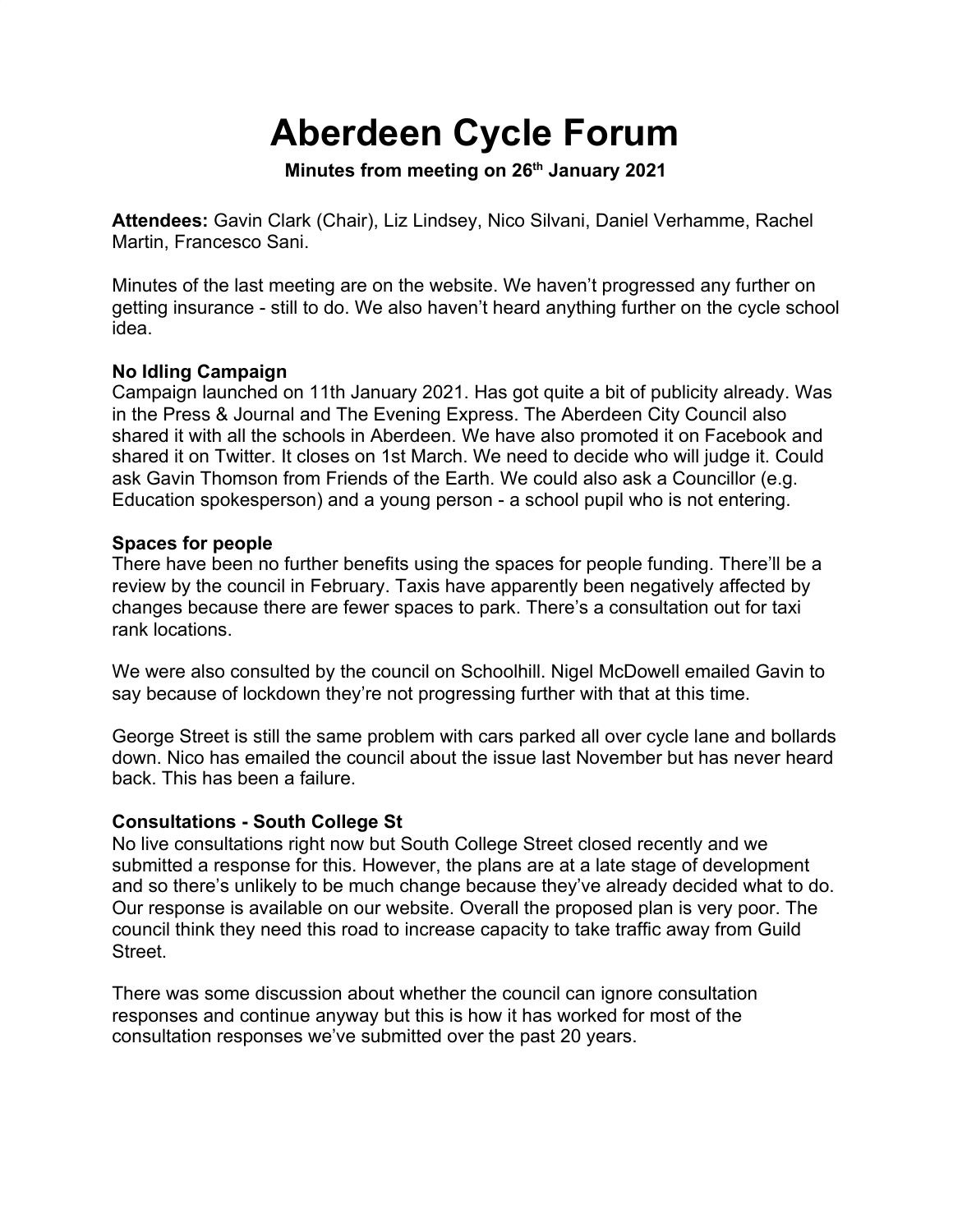Many years ago ACF used to put a lot of effort into responding to planning applications. We don't do it so much now because of the workload required and having to trawl through planning applications to see what might be relevant to cycling. Gavin has seen one for a housing proposal on the south side of Aberdeen. Some of the traffic will come out onto the Banchory Devenick Road which does get quite a lot of cycle traffic. Why put a housing development that spills out onto a minor road? The plans also include a cycle audit which didn't say much about existing cycle traffic, and seemed to accept that there would be no cycle parking provided other than in the individual dwellings. We'll check the end date and submit a response if it's still open.

Another planning application open currently is a proposal for another two drive-through restaurants at a site in Altens (junction of Wellington Rd and Craigshaw). Opposite the junction where the Shell building is. Drive-throughs build dependence on cars. People queue in their cars round the block with engines running and maintaining sedentary lifestyles, collecting fast food, then sometimes throwing the litter out the window. It locks in the car culture and generates more short trips by car. The restaurants are McDonalds and Tim Hortons. Discussed whether ACF should submit comments, and agreed that we should if we can find the time.

# **Seminar - road space traffic capacity**

This Thursday Professor Phil Goodwin is coming to talk about traffic capacity and road building. There are 23 registrations so far. We promoted this on our website and to our membership. We've also shared it with the council and Nestrans.

#### **Other campaigns/activities**

Cycling lessons planned for March 20th 2021 for climate week NE. We also had the idea for bells. Could have a little event where we stand on Deeside Way and hand out free bells for cyclists. It's tricky finding a good supplier of bells and there might be issues handing them out with covid restrictions. Could we generate publicity by handing them out? We get stickers that people can put in their car window - "Think Bike". There's the sticker on the back of vans that's a parody of don't cycle up the inside but with "Cyclists, you're awesome".

Facebook promoted posts are going well and we'll continue doing this until March using Paths for All funding.

#### **Mind map**

Nico has put together a mind map for things relevant to cycling in Aberdeen based on Glasgow one. You can find information about where to buy a bike/hire/repair a bike. There's also services, cycling lessons, women's cycling groups, and cycling campaigns. It can go on the website when it's ready. We could add all the cycling clubs. Nico will share the link so we can provide feedback.

**Tube maps** - [How to make a 'tube map' cycle network | Cycling UK](https://www.cyclinguk.org/guide/make-tube-map-cycle-network)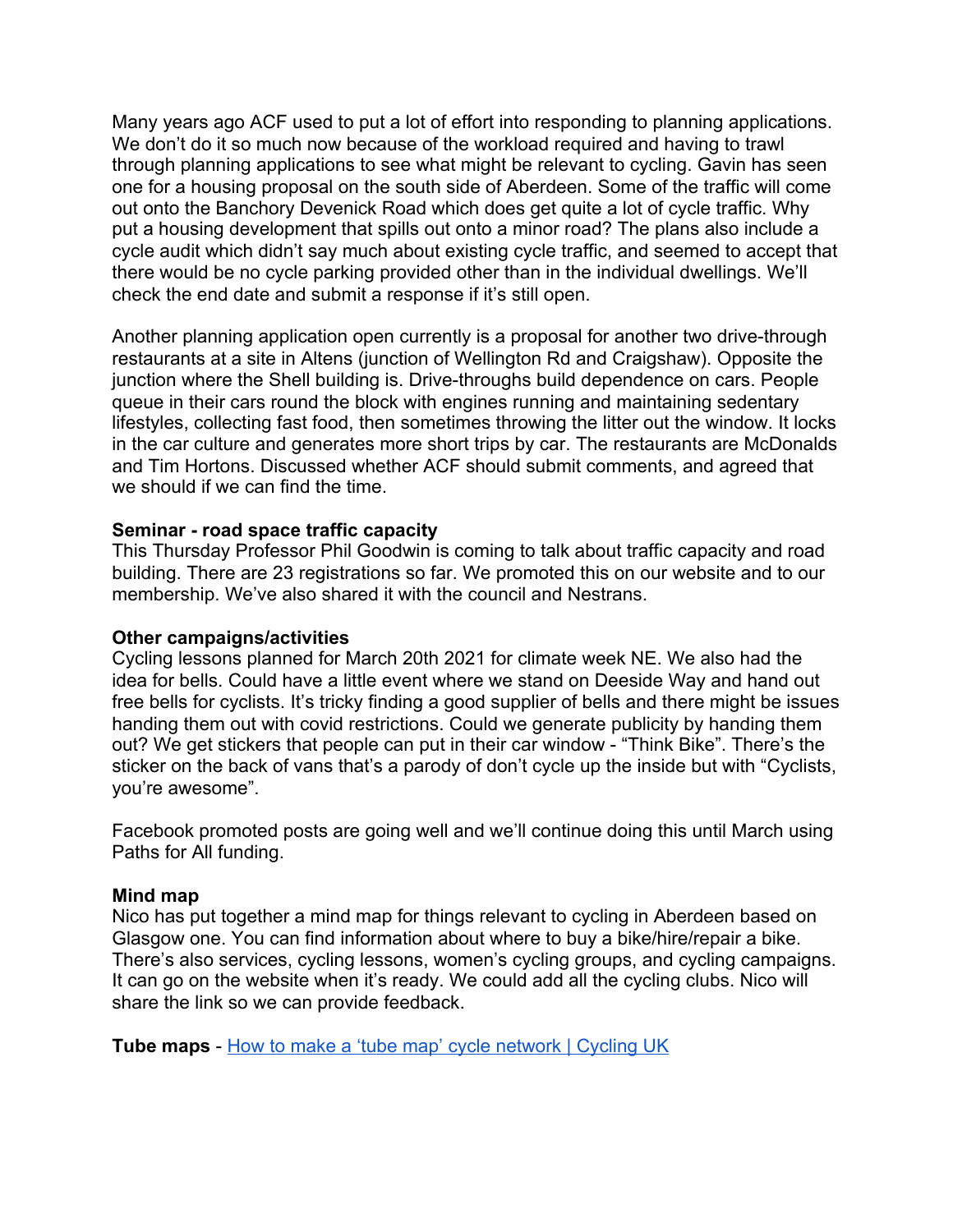Creates a map of cycle paths similar to how the tube map looks. There's a concern there may not be sufficient cycling infrastructure. Would still be good to see what paths there are and the quality. Can also highlight how much is missing. Can also be used to compare with other cities. Can map points of interest in the city like hospitals, schools, businesses.

### **Tech issues (website, email contacts)**

We tested the contact form to make sure emails are going through to Gavin and it's working.

We also discussed updating the tool we use for our mailing list but no decisions were made.

#### **Any other business**

Gavin: A contact from Arc Housing Association: they had applied for funding from Cycling Scotland for cycle parking at their tenanted flats. She was asking about what they could do to promote cycling if they got funding. Gavin provided some suggestions for cycle parking designs and locations.

Aberdeenshire green routes - Aberdeenshire Council considering a motion from Cllr Ford to get some greener routes for cycling in the shire like what they have in the Perth and Kinross - quieter roads for cycling. There are three trial routes but they're a bit disappointing. There won't be a new speed limit on the route although this policy is to be reviewed at a future date. Daniel says they look a bit like promotion of leisure cycling in the area rather than linking destinations.

The Walk Cycle Vote (spin-off on pedal on parliament) are changing their name because they're adding wheeling. And they want to be more about living streets and suitability for wheelchairs and disability groups.They are currently preparing a document which details the 'asks' of politicians (or parties) standing in the May elections to the Scottish Parliament. The first ask is a minimum of 10% of transport budget going to active travel increasing to 20% by the end of the parliament. They want cycle groups like ours to sign up for it.

Have been invited to the Cycling By Design group discussion which is tomorrow. Cycling by Design is being updated.

Someone from Greener Kircaldy got in touch.

A96 dualling - proposal to dual the road from Aberdeen to Inverness. Huntly to Aberdeen section just announced their preferred route for that. Daniel had a look at the virtual exhibition on the bit near Inverurie. The transport minister says it benefits active travel but it's not clear how. They're still deciding on the route and haven't designed how it will work yet. It's likely to be years before they come up with designs for us to comment on.